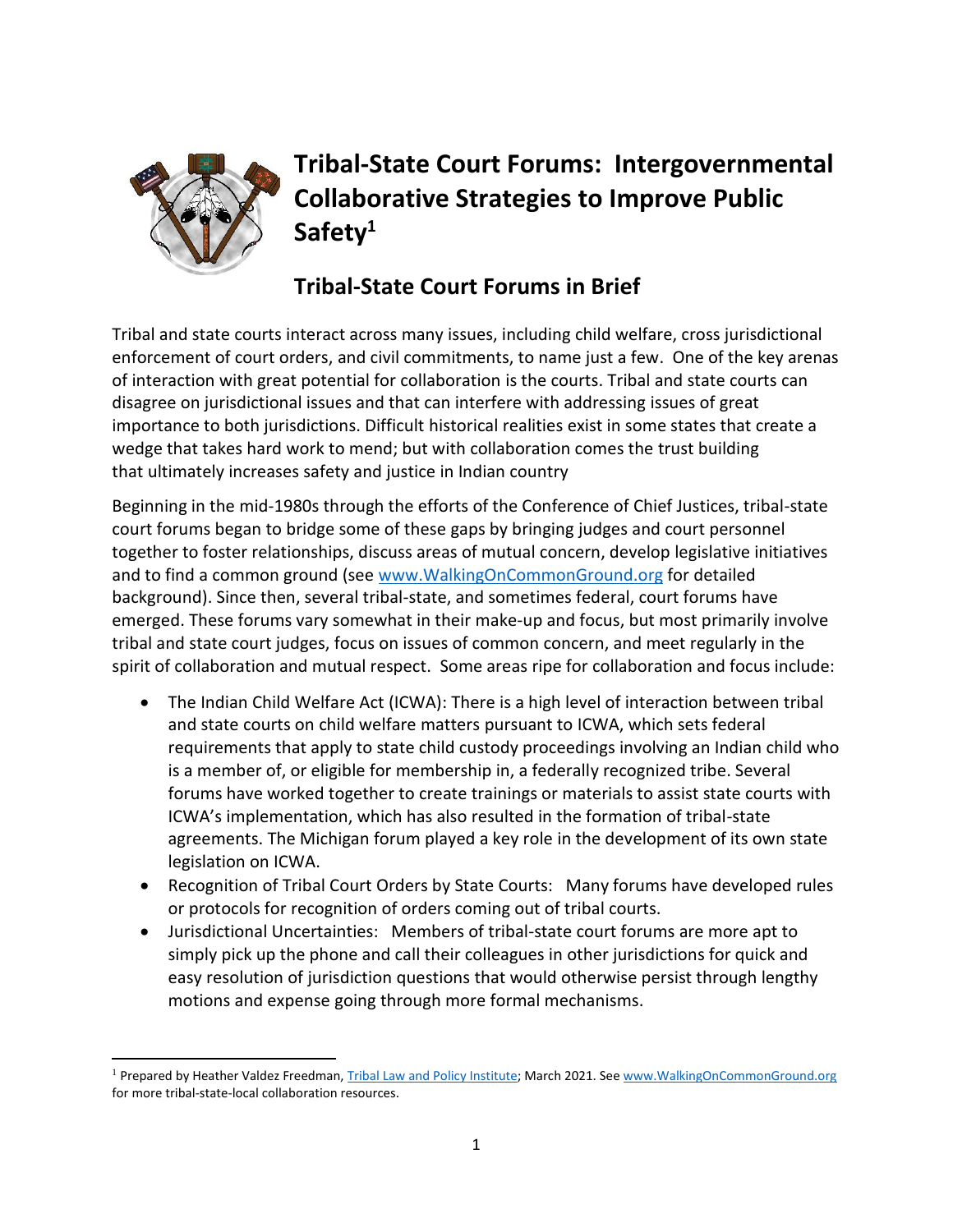Importantly, at their most basic level, forums also provide a crucial cross cultural education component. Many state court judges lack basic knowledge of the caseload and day to day functions in tribal court. Conversely, tribal court judges may not understand the full range of state court cases and dockets. Forums such as those in New Mexico and California place a special emphasis on the importance of cross-cultural education.

Forums take many different forms, but there are some common themes to success. Successful forums typically:

- Have co-chairs, with one tribal court judge and one state court judge taking coleadership in the forum.
- Seek to maintain an equal balance between state and tribal participants.
- Ensure that meetings are located in tribal locations whenever possible.
- Are institutionalized through rules of the court or other state Supreme Court action, which provides some level of sustainability.
- Hold regular and consistent meetings, even if it's only one in-person meeting a year, to ensure the work of the forum moves forward.

These themes of success can be found in the approximately 13 currently active forums (see chart in Appendix for a full listing with details on each forum).

Recent law changes impacting tribal criminal jurisdiction make collaboration all the more crucial. The Tribal Law and Order Act included important provisions for "Enhanced Sentencing Authority" for tribes. This law provides, in part, that if a tribe complies with the prerequisites listed in the statute, the tribe's criminal court is able to exercise enhanced sentencing authority and can sentence a defendant to three years and/or a \$15,000 fine for a single offense, expanding previous limitations on tribal court sentencing.

Additionally, the Violence Against Women Reauthorization of 2013 authorized tribes to exercise "Special Domestic Violence Criminal Jurisdiction" over non-Indians. This provision codifies tribal authority to investigate, prosecute, convict, and sentence non-Indians who assault Indian spouses or dating partners or violate a protection order in Indian country. VAWA 2013 also clarifies tribes' sovereign power to issue and enforce civil protection orders against non-Indians.

Both of these significant laws will necessitate increased capacity in all aspects of tribal justice systems. Tribal courts that exercise this authority will need open communication and good relationships with state courts to ensure success, and state judicial personnel will require education on these laws and ongoing information on tribal implementation. Additionally, many tribes contract with state and local correctional facilities to house their inmates. Tribes who exercise this authority may need to house an increased number of inmates and some for longer sentences. A state and local correctional facility that has a good working relationship with the tribe may better understand the tribe's needs.

As more tribal and state judges come together to take action, it becomes apparent that collaboration is a key strategy to leverage limited resources, build relationships and bridge jurisdictional gaps to improve safety and justice in Indian Country.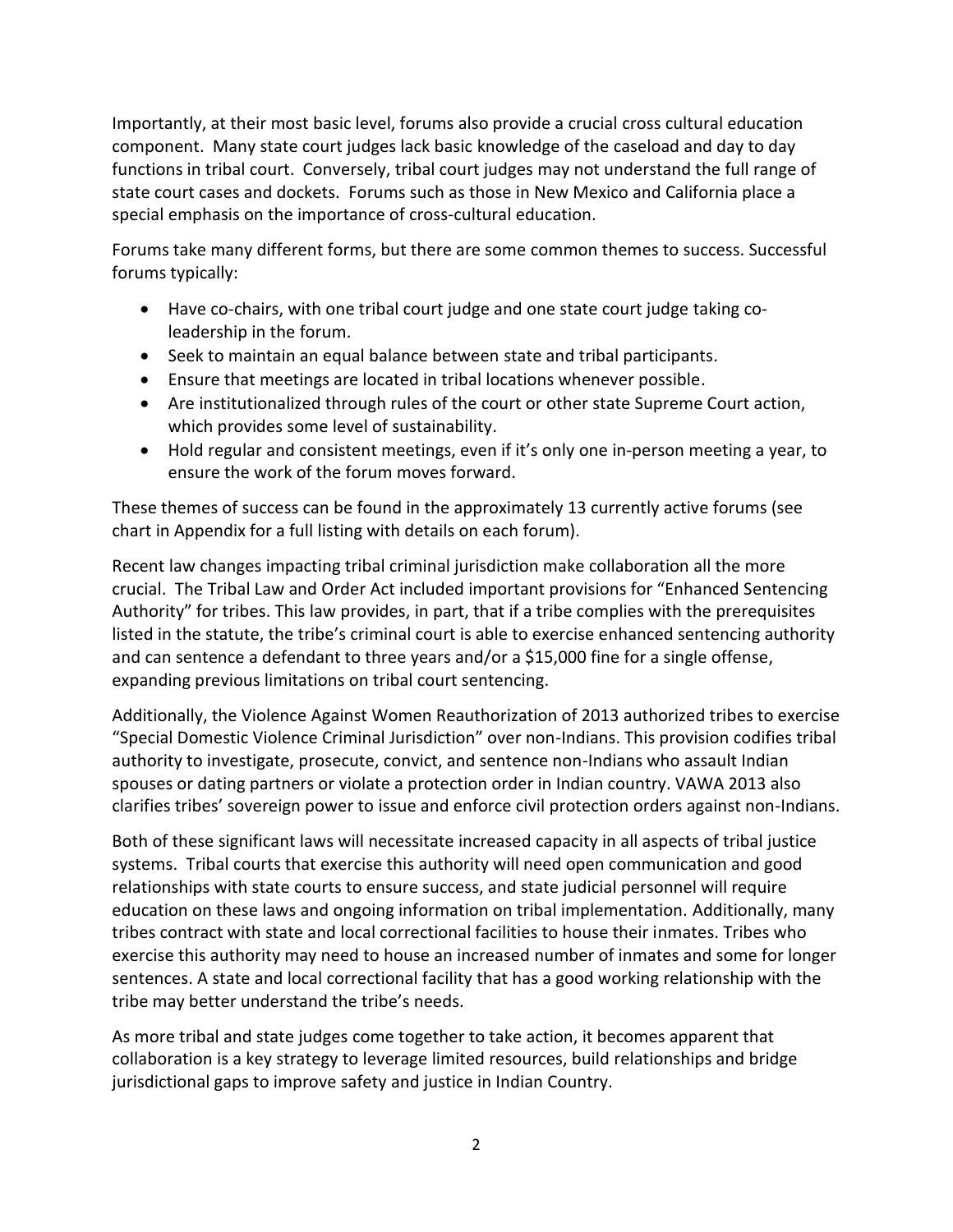|              | <b>Appendix A: Chart of Tribal State Court Forums</b> |                                                                                                                                        |                                                                         |                                                                                                                                                                                                                                                                                                                                                                                                                                                                                                                                                                                                                                                                                                                                                                                                                                                                                                                                                                                                                                                                                                                                                                                                                                                                                        |  |  |
|--------------|-------------------------------------------------------|----------------------------------------------------------------------------------------------------------------------------------------|-------------------------------------------------------------------------|----------------------------------------------------------------------------------------------------------------------------------------------------------------------------------------------------------------------------------------------------------------------------------------------------------------------------------------------------------------------------------------------------------------------------------------------------------------------------------------------------------------------------------------------------------------------------------------------------------------------------------------------------------------------------------------------------------------------------------------------------------------------------------------------------------------------------------------------------------------------------------------------------------------------------------------------------------------------------------------------------------------------------------------------------------------------------------------------------------------------------------------------------------------------------------------------------------------------------------------------------------------------------------------|--|--|
| <b>State</b> | <b>Year Formed</b>                                    | Membership                                                                                                                             | <b>Authority</b>                                                        | <b>Key Accomplishments Highlights</b>                                                                                                                                                                                                                                                                                                                                                                                                                                                                                                                                                                                                                                                                                                                                                                                                                                                                                                                                                                                                                                                                                                                                                                                                                                                  |  |  |
| Arizona      | 1990                                                  | At least seven tribal<br>members; six state<br>members; one State<br>Bar member; four<br>federal members;<br>and two public<br>members | AZ Supreme Court<br>Administrative Order<br>No. 2007-25                 | Judicial Roundtable with State and Tribal Juvenile Judges<br>$\checkmark$<br>Regional Cross-Jurisdictional Community Supervision Summits<br>✓<br>Enforcement of tribal court involuntary commitment orders<br>✓<br>$\checkmark$<br>Indian law question on the state bar examination<br>Extradition statute for persons to and from Indian jurisdiction<br>$\checkmark$<br>State rule on certification of questions of law from federal and tribal courts<br>$\checkmark$<br>State rule for the recognition of tribal court civil judgements<br>$\checkmark$<br>$\checkmark$<br>Arizona ICWA Manual                                                                                                                                                                                                                                                                                                                                                                                                                                                                                                                                                                                                                                                                                     |  |  |
| California   | 2010                                                  | Over thirty<br>members total: all<br>tribal<br>and state court<br>judges and one<br>non-judicial<br>member                             | Rule of Court, Rule<br>10.60. Tribal Court-<br><b>State Court Forum</b> | Monthly Forum E-Update<br>$\checkmark$<br>Tribal/State/Federal Court Administrator Toolkit<br>✓<br>✓<br>Curriculum on civil and criminal jurisdiction in a Public Law 280 State<br>✓<br>Tribal court directory<br>Cross-cultural court exchanges<br>✓<br>Documentary on Tribal Justice<br>$\checkmark$<br>Joint Jurisdictional Family Wellness Court<br>$\checkmark$<br>Rule governing Title IV-D case transfers to tribal court<br>$\checkmark$<br>Tribal Court Civil Money Judgment Act<br>✓<br>California Courts protective order registry<br>$\checkmark$<br>Domestic Abuse Self-Help Tribal Project<br>$\checkmark$<br>Adoption of Rule 5.386 ensuring efficient and consistent process<br>$\checkmark$<br>Jurisdictional Tools for Law Enforcement and Judges<br>$\checkmark$<br>Info Bulletin on Recognition & Enforcement of Tribal Protection Orders<br>$\checkmark$<br>Judicial toolkit on Federal Indian law<br>$\checkmark$<br>Public Law 280 and family violence curriculum for judges<br>✓<br>Tribal advocates curriculum<br>Tribal communities and domestic violence judicial bench guide<br>Published Tribal Elder Abuse Benchguide<br>$\checkmark$<br>Focus on Juvenile Cases: rule proposals, legislative proposals, and<br>legislative reports in juvenile appeals. |  |  |
| Idaho        | 1993                                                  | Tribal and state court<br>judges;<br>representative from<br>the U.S. District<br>Court; and legal<br>scholar (serves as<br>consultant) | Supreme Court of<br>Idaho Court Order                                   | Idaho Tribal-State Court Bench Book 2014 Edition<br>$\checkmark$<br>✓<br>As a committee of the State Supreme Court, the Forum can propose rules<br>and action to the Supreme Court's Administrative Conference for<br>consideration<br>Standardized domestic violence protection orders<br>✓                                                                                                                                                                                                                                                                                                                                                                                                                                                                                                                                                                                                                                                                                                                                                                                                                                                                                                                                                                                           |  |  |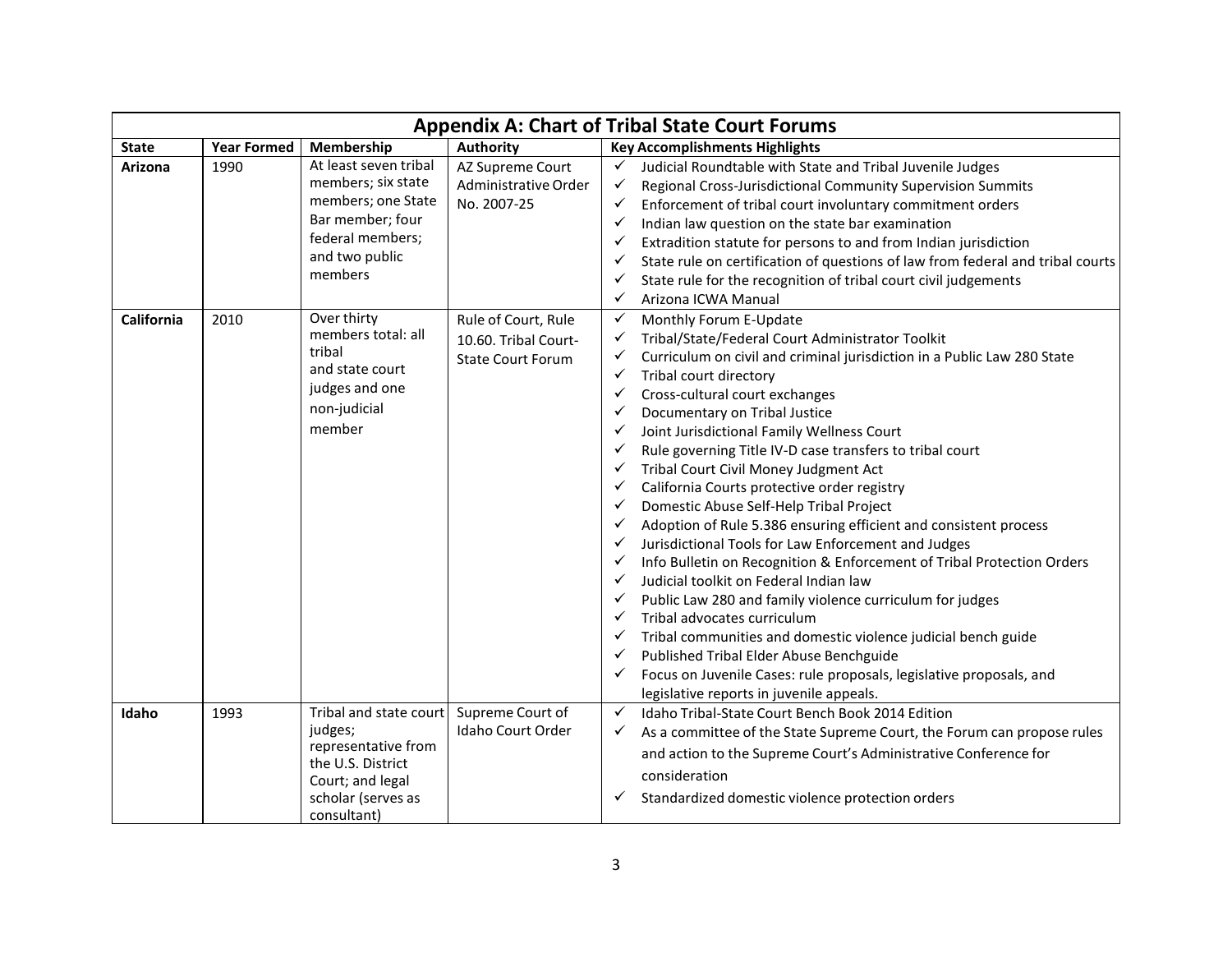| <b>Kansas</b>    | 2016                                             | Equal tribal and<br>state court judge<br>participation                                            | None                                                                                                                                  | $\checkmark$<br>$\checkmark$                                                                      | Provided training to state court judges on ICWA Guidelines at the 2018<br>Judicial Conference.<br>Recommended amendments to Supreme Court Rule 116, which created an<br>exemption allowing an out-of-state attorney representing a tribe, parent,<br>or Indian custodian in an ICWA proceeding to file a motion for admission<br>pro hac vice to appear in a Kansas court without paying the application fee<br>or associating with a Kansas attorney. The amended rule went into effect<br>May 8, 2019.<br>Statute passed that requires district courts to offer full faith and credit to<br>tribal court judgments pursuant to Supreme Court Rule. (K.S.A 60-3020,<br>effective July 1, 2019.) Submitted proposed implementing rule to the<br>Supreme Court for consideration. |
|------------------|--------------------------------------------------|---------------------------------------------------------------------------------------------------|---------------------------------------------------------------------------------------------------------------------------------------|---------------------------------------------------------------------------------------------------|----------------------------------------------------------------------------------------------------------------------------------------------------------------------------------------------------------------------------------------------------------------------------------------------------------------------------------------------------------------------------------------------------------------------------------------------------------------------------------------------------------------------------------------------------------------------------------------------------------------------------------------------------------------------------------------------------------------------------------------------------------------------------------|
| Michigan         | 2014<br>(similar<br>project<br>began in<br>1992) | Equal tribal and<br>state court judge<br>participation                                            | Administrative<br>Order No. 2014-12                                                                                                   | ✓<br>$\checkmark$<br>✓<br>✓<br>$\checkmark$<br>$\checkmark$                                       | Creation of the State Bar American Indian Law Standing Committee<br>Creation of the State Bar American Indian Law Section<br>Michigan Judicial Institute makes training available to tribal court judges<br>MI Court Rule 2.615: provides for recognition of tribal courts judgements<br>Annual MI Bar Directory information about tribal courts and governments<br>Addition of federal forum members                                                                                                                                                                                                                                                                                                                                                                            |
| <b>Minnesota</b> | Informally in<br>1996                            | Tribal and state<br>court judges                                                                  | State participants<br>recognized by the SC<br>in 2002. Included in<br>MN Supreme Court's<br>FY14-15 and<br>FY16-17 Strategic<br>Plans | $\checkmark$<br>$\checkmark$<br>$\checkmark$<br>$\checkmark$<br>$\checkmark$<br>$\checkmark$<br>✓ | Developed state comity rule, adopted in 2004 and amended in 2018.<br>Advocated for the full implementation of the Minnesota Indian Family<br>Preservation Act (MIFPA).<br>Expanded tribal court access to state court information<br>Implemented Tribal Court State Court Forum website in August 2017.<br>Co-sponsored "Why Treaties Matter," a nationally recognized<br>travelling exhibit developed by the Minnesota Indian Affairs Council, the<br>Minnesota Humanities Center, and the Smithsonian Institution's National<br>Museum of the American Indian.<br>Celebrated 10 <sup>th</sup> Anniversary of the Cass County / Leech Lake Joint<br>Jurisdiction Wellness Court.<br>Provided ongoing education regarding Tribal Courts, State Courts, ICWA,<br>and MIFPA        |
| <b>Nebraska</b>  | 2018                                             | Equal state and tribal<br>participation: all the<br>sovereign court<br>systems within<br>Nebraska | None                                                                                                                                  | $\checkmark$                                                                                      | Listening sessions in Omaha, Macy, Winnebago, and Niobrara.                                                                                                                                                                                                                                                                                                                                                                                                                                                                                                                                                                                                                                                                                                                      |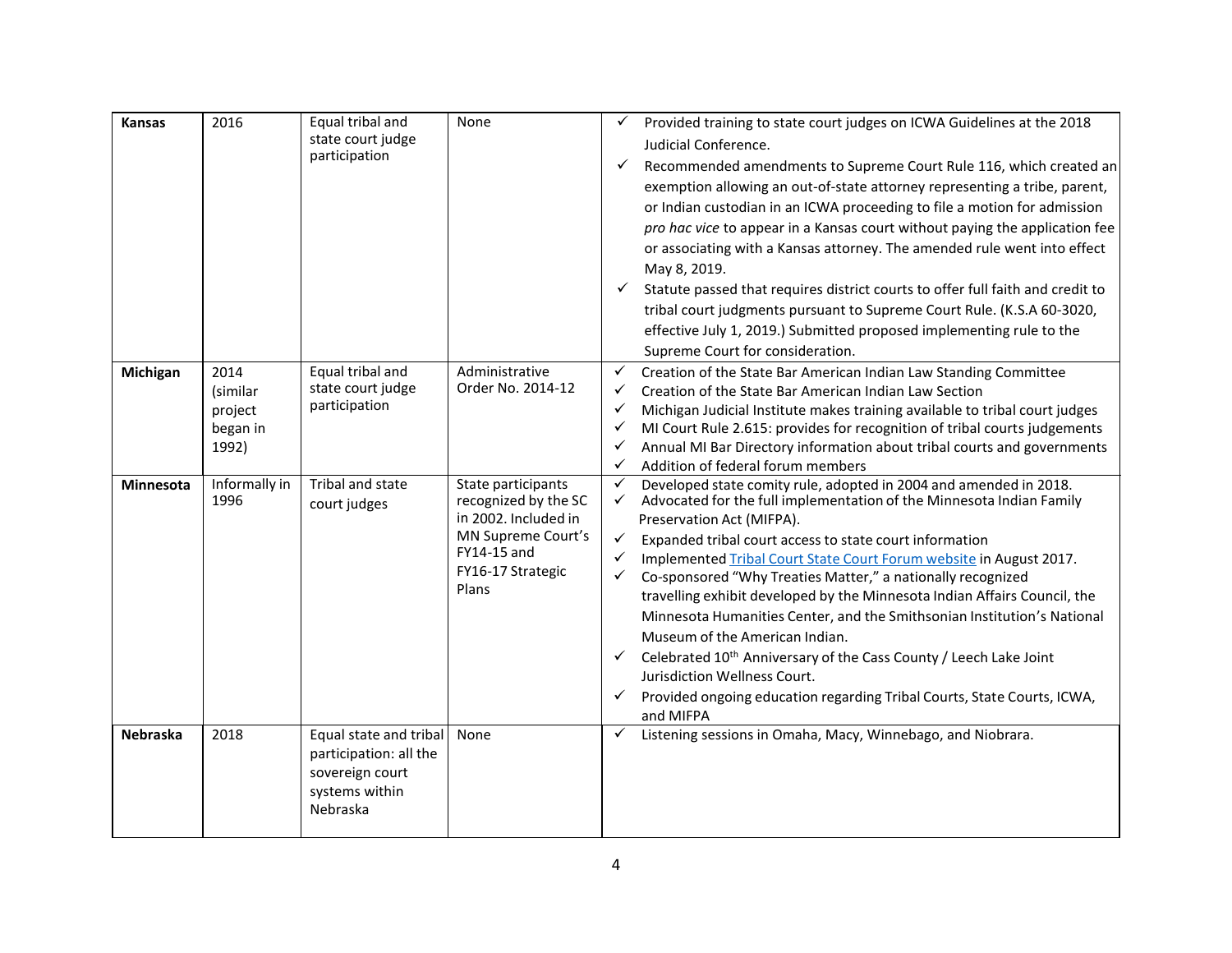| <b>New</b><br><b>Mexico</b> | 2006 | Fourteen members<br>total                                                                               | <b>State Supreme Court</b><br>Order No. 8500                                                                                                             | ✓<br>✓<br>✓<br>✓<br>✓<br>$\checkmark$<br>✓ | Project Passport: A uniform first page for all state orders of protection and<br>several tribal courts.<br>Pilot Testing Juvenile Detention Alternative Initiatives<br>Received Outstanding Criminal Justice Program Award from the National<br>Criminal Justice Associate in 2013<br>ICWA bench cards<br>Travel scholarships for 6-16 trial judges to participate in training events<br>Reviewing the State's implementation of ICWA<br>Comprehensive website with forum committee updates and resources including<br>contact information for tribal courts<br>Creation of Drug Court Committee<br>Creation of Service Committee working on the following:<br>model orders for tribal access to other needed state services;<br>$\circ$<br>the development of a lay counsel or a lay advocate program for better<br>$\circ$<br>representation in tribal courts;<br>drafting a model ordinance/law that can be used by tribes in<br>$\circ$ |
|-----------------------------|------|---------------------------------------------------------------------------------------------------------|----------------------------------------------------------------------------------------------------------------------------------------------------------|--------------------------------------------|---------------------------------------------------------------------------------------------------------------------------------------------------------------------------------------------------------------------------------------------------------------------------------------------------------------------------------------------------------------------------------------------------------------------------------------------------------------------------------------------------------------------------------------------------------------------------------------------------------------------------------------------------------------------------------------------------------------------------------------------------------------------------------------------------------------------------------------------------------------------------------------------------------------------------------------------|
|                             |      |                                                                                                         |                                                                                                                                                          |                                            | implementing the federal VAWA law;<br>the identification of an index and/or online directory of state services,<br>$\circ$<br>improved tribal notification by the state of tribal youth in state custody<br>$\circ$                                                                                                                                                                                                                                                                                                                                                                                                                                                                                                                                                                                                                                                                                                                         |
| <b>New York</b>             | 2003 | Tribal court judges;<br>state court judges;<br>federal court judges;<br>and reps from state<br>agencies | The state court judges<br>are currently working<br>on institutionalizing<br>the Forum with the<br>adoption of a court<br>rule or<br>administrative order | ✓<br>✓<br>✓<br>✓<br>✓<br>✓                 | A Second Listening Conference (2016)<br>Native Bail Reform Initiative and pilot program in Franklin County<br>First Annual ICWA Conference (April 3, 2019) (CLE diversity credit)<br>Establishment of subcommittees including, among others: Strategic<br>Planning Committee, NAGPRA Legislation Committee, Native Bail Reform<br>Initiative Committee, Website Committee and the Teach ICWA Committee.<br>Adoption of legislation recognizing tribal marriages<br>A court comity rule for recognition of tribal court judgments<br>A special edition of the New York State Bar Journal on ICWA, with articles<br>authored by forum members<br>A Teach ICWA initiative to continue ICWA training for attorneys (through<br>Continuing Legal Education), child care professionals, and judges<br>A First Listening Conference for state, federal, and tribal court judges and<br>justice system personnel.                                   |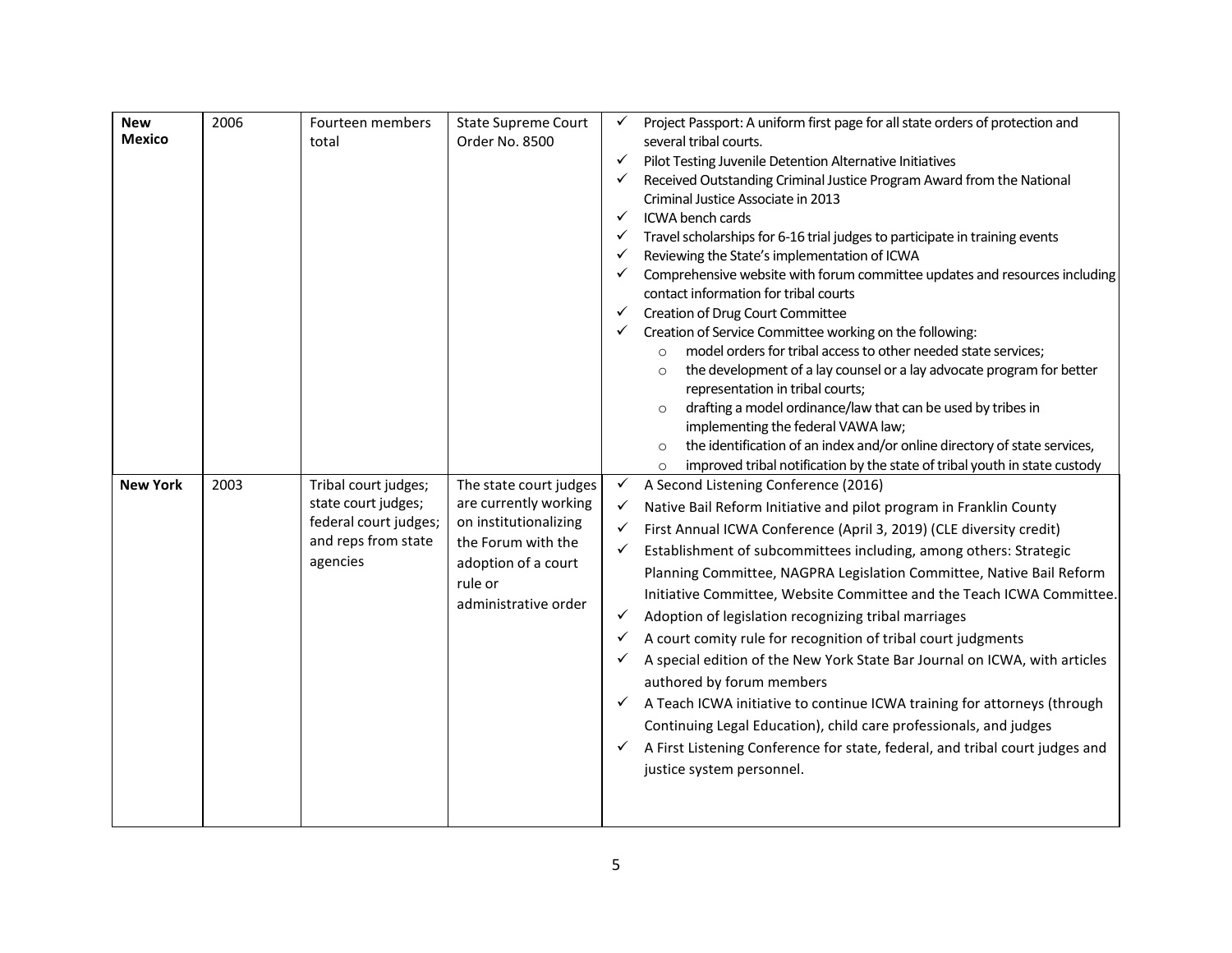| <b>North</b><br><b>Dakota</b> | 1994 | Eighteen members:<br>tribal court judges;<br>state court judges;<br>representatives of<br>tribal and state court<br>administrative<br>support; three public<br>members with<br>interest/expertise in<br>tribal/state judicial<br>systems | State Supreme court<br>Administrative Rule of<br>the Court 37                                                                 | $\checkmark$<br>$\checkmark$                                                 | Developing draft agreements on sharing of information between state and<br>tribal juvenile courts<br>Amended civil procedure rules that mandate recognition of tribal court<br>orders and judgments<br>Developing a protocol for child support collection                                                                                                                                                                                                                                                                                                                                                                                                                                                                                                                                                                                                                                                                                              |
|-------------------------------|------|------------------------------------------------------------------------------------------------------------------------------------------------------------------------------------------------------------------------------------------|-------------------------------------------------------------------------------------------------------------------------------|------------------------------------------------------------------------------|--------------------------------------------------------------------------------------------------------------------------------------------------------------------------------------------------------------------------------------------------------------------------------------------------------------------------------------------------------------------------------------------------------------------------------------------------------------------------------------------------------------------------------------------------------------------------------------------------------------------------------------------------------------------------------------------------------------------------------------------------------------------------------------------------------------------------------------------------------------------------------------------------------------------------------------------------------|
| Oregon                        | 2015 | Eighteen judges:<br>equal tribal and state<br>representation                                                                                                                                                                             | Memorandum of<br>Understanding<br>between Oregon<br>Judicial Department &<br>nine Federally<br>Recognized Tribes of<br>Oregon | $\checkmark$<br>$\checkmark$<br>✓                                            | Rule change to Uniform Trial Court Rule 3.170, creating an exemption<br>allowing an out-of-state attorney representing a tribe or Indian parent in<br>an ICWA proceeding to appear in an Oregon court without paying a court<br>fee or associating with an Oregon attorney<br>Training and education on full faith and credit for tribal protection orders<br>Cross-cultural court and tribe visits                                                                                                                                                                                                                                                                                                                                                                                                                                                                                                                                                    |
| Washington                    | 2013 | All state and tribal<br>court judges are<br>invited; several<br>workgroups and<br>committees; two co-<br>chairs                                                                                                                          | None                                                                                                                          | $\checkmark$<br>$\checkmark$<br>$\checkmark$<br>$\checkmark$<br>$\checkmark$ | Travel scholarship funding for tribal court judicial officers and court<br>personnel to attend trainings and conferences<br>Held state wide meetings at the Washington Fall Judicial Conference.<br>Delivered Regional Meetings at the Suquamish Tribe, Swinomish Indian<br>Tribal Community, Quinault Indian Nation, Confederated Tribes of the<br>Colville Reservation, and Tulalip Tribes, respectively.<br>Recommended Amendments to Washington Superior Court Civil Rule 82.5<br>that provided for enforcement of tribal court orders and allowed<br>communication between state and tribal courts. The amended rule went<br>into effect September 2019.<br>Sought & received a State Attorney General Opinion regarding the Full<br>Faith and Credit enforcement of tribal court protection orders.<br>Encouraged State Court Clerks giving Tribal Domestic Violence Protection<br>Orders a state cause number to be entered into their systems. |
| Wisconsin                     | 1996 | Five tribal judges; tribal<br>attorney; director of<br>state courts; five circuit<br>court judges; legislative<br>liaison; and a district<br>court administrator                                                                         | None                                                                                                                          | $\checkmark$                                                                 | Discretionary Transfer of Civil Cases to Tribal Court - which allows for<br>transfer through the application of enumerated standards.                                                                                                                                                                                                                                                                                                                                                                                                                                                                                                                                                                                                                                                                                                                                                                                                                  |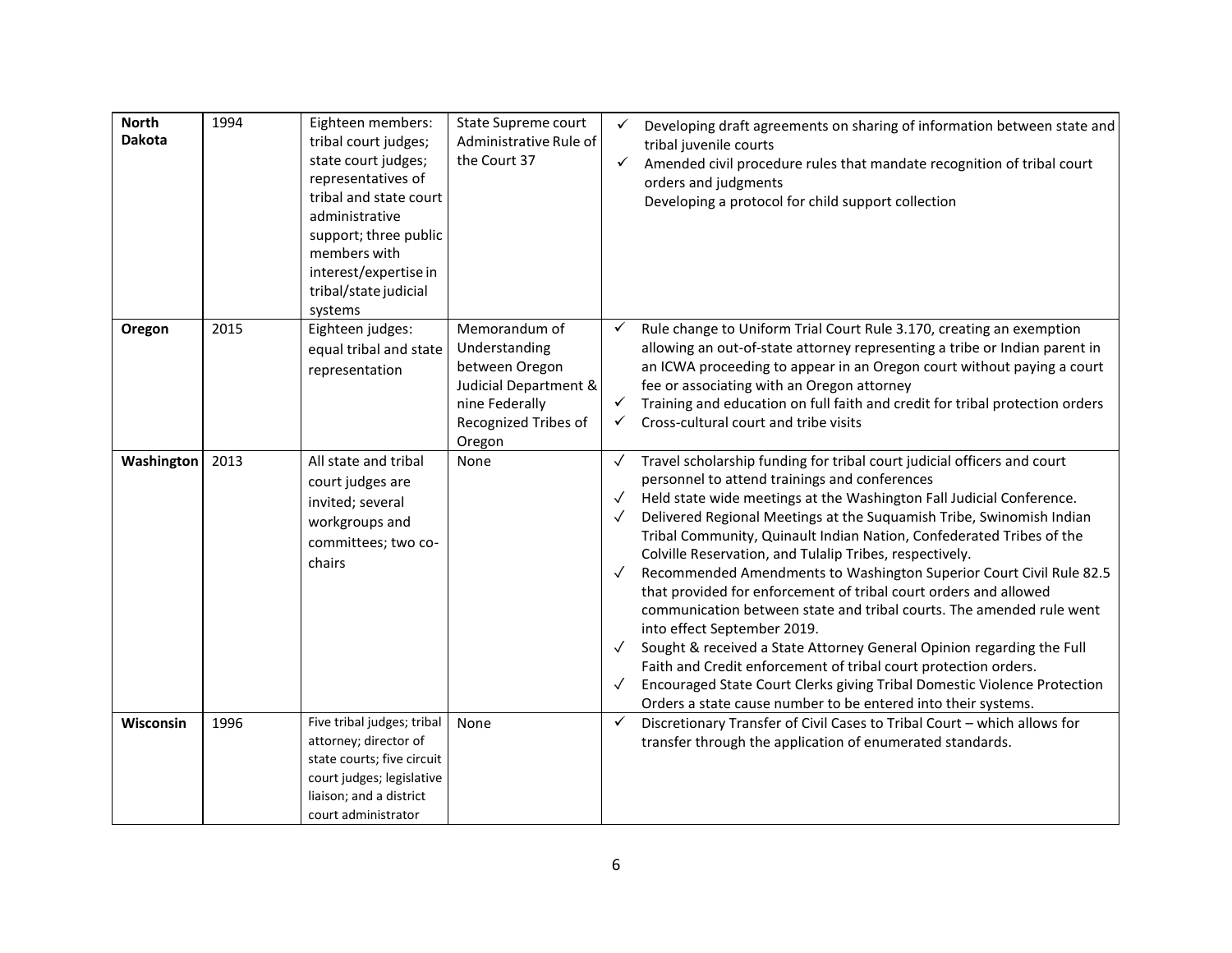## **Appendix B: Dos and Don'ts**

The following general guidelines can assist tribes and states with making smart choices that have shown to be successful and to avoid common pitfalls

## **Tribal/State Court Forum Dos and Don'ts**

(*Based on the experience of the Arizona Court Forum as reported by the [National Center for State Courts,](http://ncsc.dni.us/) 1992*)

#### **Membership**

- **DO select forum members from diverse perspectives who have demonstrated interest,** expertise, or experience in addressing Indian law issues.
- DON'T select forum members based only on their position within the judiciary or elsewhere.

#### **Mutual Respect**

- DO acknowledge differences between tribal and state court systems and seek ways of cooperating consistent with those differences.
- **DON'T characterize either system as better/worse or more/less sophisticated than the other.**

#### **Scope**

- **•** DO proceed in phases with predetermined time frames, including a study phase in which issues are identified, before implementing recommendations.
- DON'T devote resources to implementation until a consensus is reached concerning priority issues and recommendations.

#### **Persistence**

- DO design a process that invites broad-based participation in identifying issues and making recommendations.
- DON'T be discouraged by lack of participation or lack of progress.

#### **Performance**

- **•** DO assign manageable tasks to forum members or subcommittees to be accomplished within established time frames.
- **•** DON'T delay too long before dividing the work of the forum into tasks that can be accomplished within the time frames established.

#### **Solutions**

- DO emphasize creative solutions to jurisdictional issues that avoid litigation and are consistent with the rights of the parties, sovereignty, and judicial independence.
- DON'T emphasize jurisdictional limitations.

#### **Communications**

- DO emphasize person-to-person communication and education to address jurisdictional issues.
- DON'T seek to address jurisdictional issues solely through large-scale change in the law or legal systems.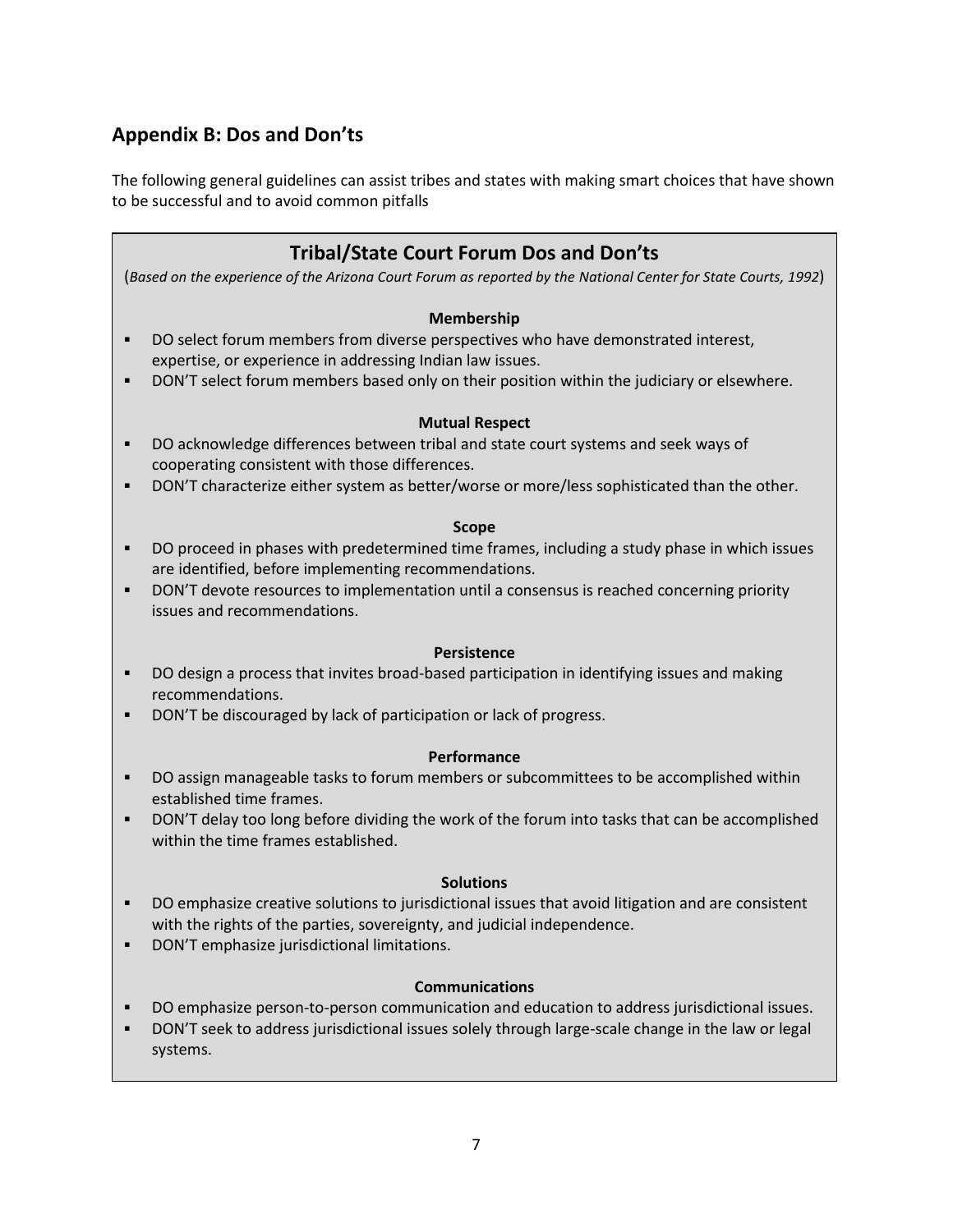## **Appendix C: Additional Resources on Tribal-State Court Forums**

*Crossing the Bridge: Tribal-State-Local Collaborations.* Tribal Law and Policy Institute, February 2019. Available at: www*[.WalkingOnCommonGround.org](http://www.walkingoncommonground.org/)*

*Tribal-State Court Forums: An Annotated Directory.* Tribal Law and Policy Institute, July 2015. Available at: www*[.WalkingOnCommonGround.org](http://www.walkingoncommonground.org/)*

*Promising Strategies: Tribal State Court Relations.* Tribal Law and Policy Institute, March 2013. Available at: [https://www.walkingoncommonground.org/files/TLPI%20Promising%20Strategies%20Tribal-](https://www.walkingoncommonground.org/files/TLPI%20Promising%20Strategies%20Tribal-State%20Court%20Relations_FINAL_Updated%208-15-13.pdf)[State%20Court%20Relations\\_FINAL\\_Updated%208-15-13.pdf](https://www.walkingoncommonground.org/files/TLPI%20Promising%20Strategies%20Tribal-State%20Court%20Relations_FINAL_Updated%208-15-13.pdf)

*Promising Strategies: Public Law 280.* Tribal Law and Policy Institute, March 2013. Available at: [https://www.walkingoncommonground.org/files/TLPI%20Promising%20Strategies%20280\\_FINAL\\_Upda](https://www.walkingoncommonground.org/files/TLPI%20Promising%20Strategies%20280_FINAL_Updated%20%208-16-13.pdf) [ted%20%208-16-13.pdf](https://www.walkingoncommonground.org/files/TLPI%20Promising%20Strategies%20280_FINAL_Updated%20%208-16-13.pdf)

*State and Tribal Courts: Strategies for Bridging the Divide***.** Center for Court Innovation, 2011. Available at:<http://www.courtinnovation.org/sites/default/files/documents/StateAndTribalCourts.pdf>

*Tribal Court-State Court Forums: A How-To-Do-It-Guide to Prevent and Resolve Jurisdictional Disputes and Improve Cooperation Between Tribal and State Courts.* William Thorne, Spring/Summer 1996. The Tribal Court Record. Available at:

[https://www.walkingoncommonground.org/files/Resources%201%20TribalCourtStateForumHow2Guide](https://www.walkingoncommonground.org/files/Resources%201%20TribalCourtStateForumHow2Guide.pdf) [.pdf](https://www.walkingoncommonground.org/files/Resources%201%20TribalCourtStateForumHow2Guide.pdf)

*Walking On Common Ground Website.* Available at: *[www.WalkingOnCommonGround.org](http://www.walkingoncommonground.org/)*

## **U.S. Department of Justice Resources**

The Department of Justice (DOJ) provides support and [training and technical assistance \(TTA\)](http://www.justice.gov/tribal/training-and-technical-assistance) to further practical and specialized knowledge that implements and enhances justice system efforts. DOJ supports TTA that is specifically geared toward tribes and across broader topic areas, including problem-solving courts. The DOJ Bureau of Justice Assistance is committed to preventing and controlling crime, violence, and substance abuse and improving the functioning of criminal justice systems in American-Indian and Alaska Native communities. See links below:

- Bureau of Justice Assistance TTA [\(bja.gov\)](https://www.bja.gov/Topic.aspx?Topic_ID=9)
- BJA National Training and Technical Assistance Center [\(bjatta.bja.ojp.gov\)](https://bjatta.bja.ojp.gov/)
- Tribal Justice and Safety Website [\(justice.gov/tribal\)](file:///C:/Users/heather/AppData/Local/Microsoft/Windows/INetCache/Content.Outlook/243ON0TY/(justice.gov/tribal)